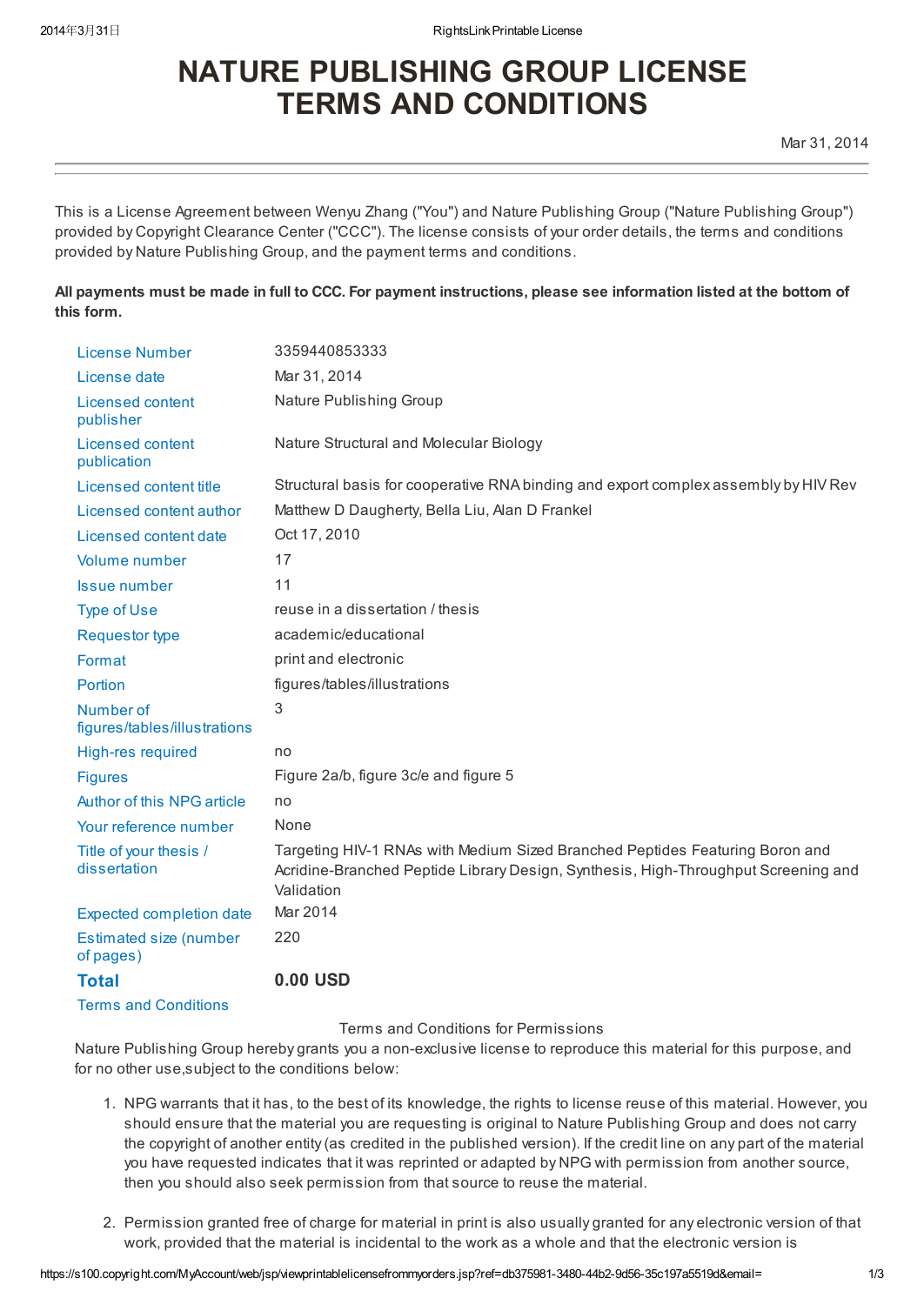## 2014年3月31日 RightsLink Printable License

essentially equivalent to, or substitutes for, the print version.Where print permission has been granted for a fee, separate permission must be obtained for any additional, electronic re-use (unless, as in the case of a full paper, this has already been accounted for during your initial request in the calculation of a print run).NB: In all cases, web-based use of full-text articles must be authorized separately through the 'Use on a Web Site' option when requesting permission.

- 3. Permission granted for a first edition does not apply to second and subsequent editions and for editions in other languages (except for signatories to the STM Permissions Guidelines, or where the first edition permission was granted for free).
- 4. Nature Publishing Group's permission must be acknowledged next to the figure, table or abstract in print. In electronic form, this acknowledgement must be visible at the same time as the figure/table/abstract, and must be hyperlinked to the journal's homepage.
- 5. The credit line should read:

Reprinted by permission from Macmillan Publishers Ltd: [JOURNAL NAME] (reference citation), copyright (year of publication)

For AOP papers, the credit line should read:

Reprinted by permission from Macmillan Publishers Ltd: [JOURNAL NAME], advance online publication, day month year (doi: 10.1038/sj.[JOURNAL ACRONYM].XXXXX)

## Note: For republication from the *British Journal of Cancer*, the following credit lines apply.

Reprinted by permission from Macmillan Publishers Ltd on behalf of Cancer Research UK: [JOURNAL NAME] (reference citation), copyright (year of publication)For AOP papers, the credit line should read: Reprinted by permission from Macmillan Publishers Ltd on behalf of Cancer Research UK: [JOURNAL NAME], advance online publication, day month year (doi: 10.1038/sj.[JOURNAL ACRONYM].XXXXX)

6. Adaptations of single figures do not require NPG approval. However, the adaptation should be credited as follows:

Adapted by permission from Macmillan Publishers Ltd: [JOURNAL NAME] (reference citation), copyright (year of publication)

Note: For adaptation from the British Journal of Cancer, the following credit line applies. Adapted by permission from Macmillan Publishers Ltd on behalf of Cancer Research UK: [JOURNAL NAME] (reference citation), copyright (year of publication)

7. Translations of 401 words up to a whole article require NPG approval. Please visit [http://www.macmillanmedicalcommunications.com](http://www.macmillanmedicalcommunications.com/) for more information.Translations of up to a 400 words do not require NPG approval. The translation should be credited as follows:

Translated by permission from Macmillan Publishers Ltd: [JOURNAL NAME] (reference citation), copyright (year of publication).

Note: For translation from the British Journal of Cancer, the following credit line applies. Translated by permission from Macmillan Publishers Ltd on behalf of Cancer Research UK: [JOURNAL NAME] (reference citation), copyright (year of publication)

We are certain that all parties will benefit from this agreement and wish you the best in the use of this material. Thank you.

Special Terms: v1.1

If you would like to pay for this license now, please remit this license along with your payment made payable to "COPYRIGHT CLEARANCE CENTER" otherwise you will be invoiced within 48 hours of the license date. Payment should be in the form of a check or money order referencing your account number and this invoice number RLNK501265388.

Once you receive your invoice for this order, you may pay your invoice by credit card. Please follow instructions provided at that time.